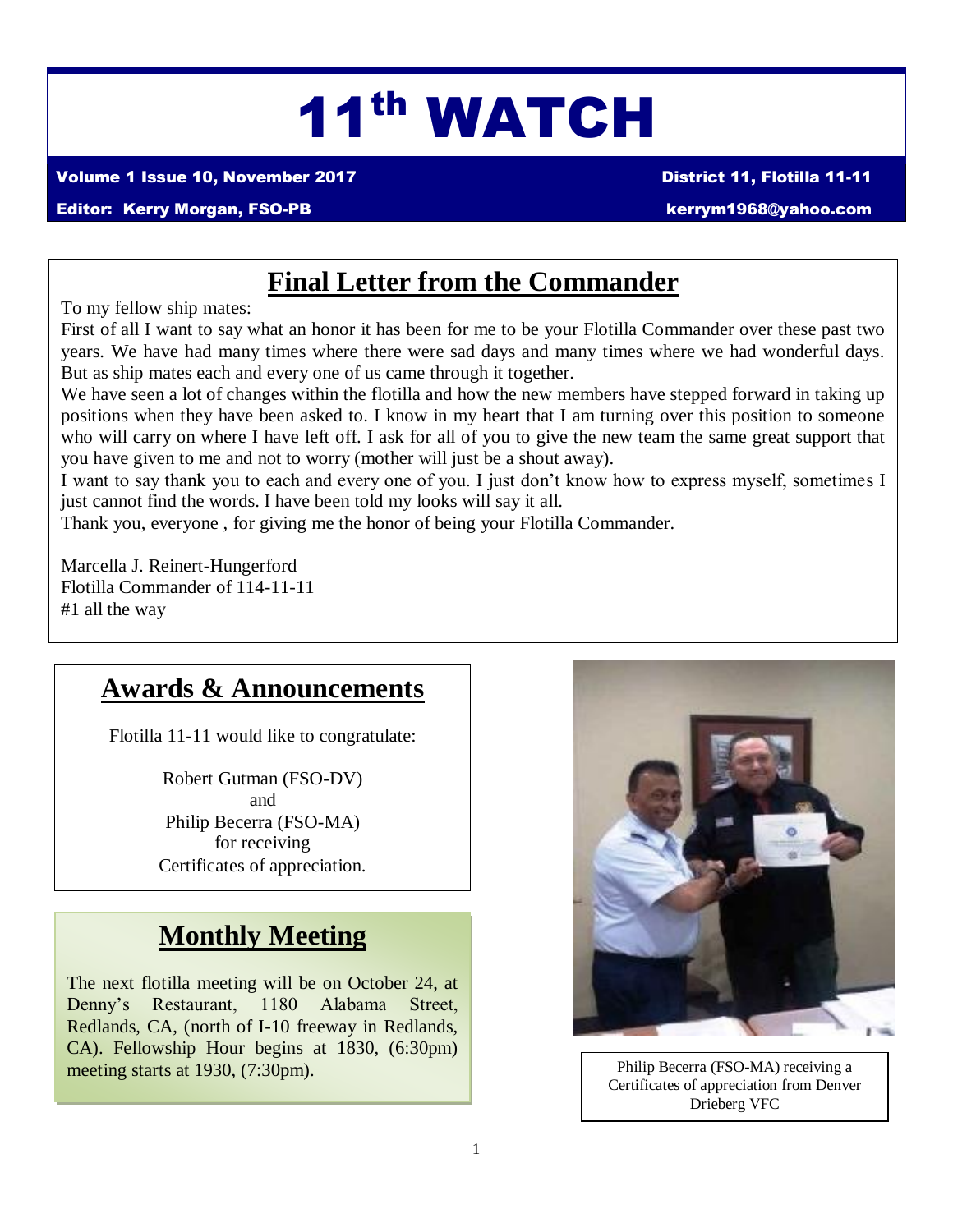### **Paratus Prep**

For a chance at recognition by the Flotilla please send your answers to Kerry Morgan FSO-PB. Members who get all five questions correct will have their names read out during the monthly Flotilla meeting. The FSO-PB can be reached at: [Kerrym1968@yahoo.com](mailto:Kerrym1968@yahoo.com)

- 1. A metal object on the pier resembling a tree stump and made to receive mooring lines is a?
	- a. Bight.
	- b. Bollard.
	- c. Chock.
	- d. Camel.
- 2. A stream of water immediately surrounding a moving vessel's hull, flowing in the same direction as the vessel is known as?
	- a. Directional Current.
	- b. Forward Current.
	- c. Propeller Current.
	- d. Wake current.
- 3. A U.S. Coast Guard icebreaker may use all of the following distinctive lights when escorting ships in ice EXCEPT?
	- a. A single blue rotating light.
	- b. A single amber rotating light.
	- c. A single red rotating light.
	- d. Red aircraft warning lights.
- 4. A vessel brought alongside should be fended off the towing vessel by?
	- a. Crew member using their arms.
	- b. A boat hook.
	- c. Fenders.
	- d. No fending is necessary.
- 5. Angular motion about the longitudinal axis of a vessel is known as?
	- a. Pitch.
	- b. Surge.
	- c. Sway.
	- d. Roll.

# **Paratus Prep Answers for October**

- 1. A rope ladder with wooden rungs is a
	- Jacob's ladder.

?

- 2. A set of interior steps on a ship leading up to a deck from below is know as ?
	- A companion way.
- 3. A sheave is a  $\frac{?}{?}$ a. Grooved wheel in a block.
- 4. A smooth, tapered pin, usually of wood, used to open up the strands of a rope for splicing is called  $a(n)$  ? a. Fid.
- 5. A snatch block is a 2 a. Hinged block.

# **Auxiliary History**

On November 1, 1941, President Roosevelt signed an order transferring the Coast Guard from the Treasury Department to the Navy Department.

#### **4 th Cornerstone** allows women to enroll as temporary women to enroll as temporary  $4^{\text{th}}$  Cornerstone who numbered approximately 100, as of the state of the state of the state of the state of the state of the state of the state of the state of the state of the state of the state of the state of the state of the state of th

November 1942 Congressional legislation

The October flotilla meeting marks the last official meeting of the year for our flotilla. I am sure we all wish to thank our outgoing Flotilla Commander, Vice Flotilla Commander and Immediate Past Flotilla Commander for two great years of leadership.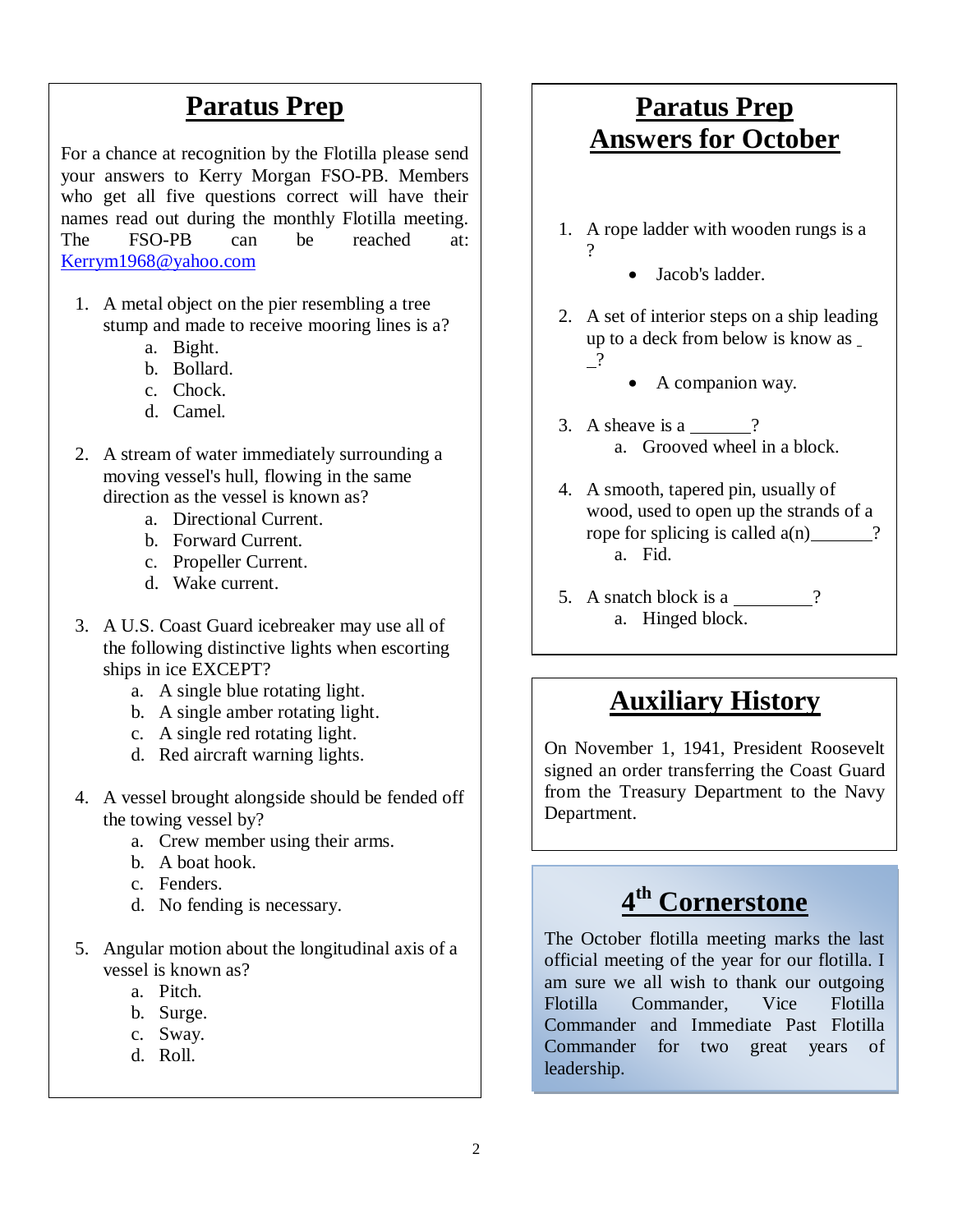

The figure-eight or figure-of-eight knot is also called the Flemish knot. The knot is the sailor's common single-strand [stopper knot](https://en.wikipedia.org/wiki/Stopper_knot) and is tied in the ends of tackle falls and running rigging. It is used about ship wherever a temporary stopper knot is required.

# **ID Cards**

Please check your I.D. cards to ensure they are in date. Any member who does not have an I.D. card or whose I.D. card will expire within the next 60 days should contact Denver Drieberg, VFC, FSO-HR, as soon as possible. The VFC can be reached by using the following email address:

[denver.aux@gmail.com](mailto:denver.aux@gmail.com)

# **Cap'n Barnaby Says…**

The term "pieces of eight" merely refers to the Spanish dollar, having a value of eight reals, and stamped during the coining process with a large figure 8. As late as the civil war between the states the Spanish dollar was in general circulation in the United States. Its value was almost the same as the U.S. dollar. From the Spanish dollar, or piece-of-eight came the fictitious unit, the "bit," valued artificially at 12  $\frac{1}{2}$  cents, thus, "two bits" is a quarter; "four bits" is a half dollar. Many of these coins were made from silver mined in Mexico. They were frequently cut into 2-4 pieces to provide "fractional currency" during coin shortages.

The wisdom of Cap'n Barnaby comes from a Coast Guard Auxiliary Book from 1988 dealing with clipart for Auxiliary newsletters and was donated by Larry Bitonti FSO-OP

# **Dates to Remember**

November 12, 2017. Human Resources training, LA Long beach, 8am.

November 18, 2017. Team Coordinated Training, Oddfellows Club, Corona, 9am. If you want to be on the boat crew for the 2018 season then you need to complete this course.

December 2, 2017. Staff Officer Training, Oddfellows Club, Corona, 9am.

December 10, 2017, The Annual Flotilla Holiday Dinner , location to be determined.

January 5-7, 2018. D-Train 2018 - San Diego Marriott Mission Valley.

February 11, 2018. Division Change of Watch, Royal Vista Country Club, Corona.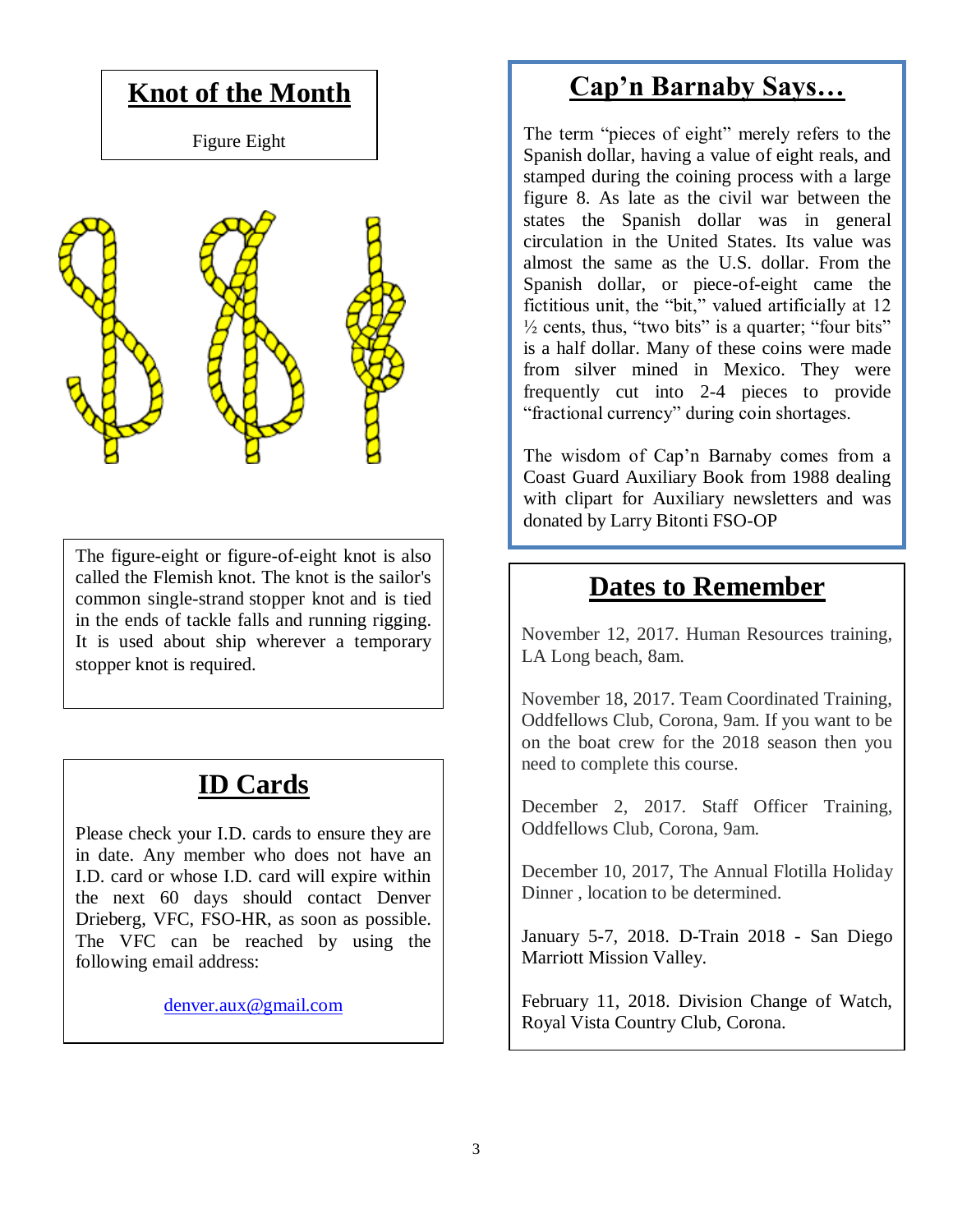# **D-Train 2018**

Our annual District Training Conference will be held on January 5-7, 2018. The festivities will take place at the San Diego Marriott Mission Valley. If you have never been to a D Train this is the one for you. Registration Is Now Open at the district web site:

[http://www.d11s.org](http://www.d11s.org/)

### **Division Meetings**

Have you ever wanted to see how the division meetings work? Why not come along and see for yourself. Everyone is welcome. The meetings are every 3<sup>rd</sup> Wednesday of the month at Denny's Restaurant, 17009-A Valley Blvd, Fontana. Fellowship Hour begins at 1830, (6:30pm) meeting starts at 1930, (7:30pm).